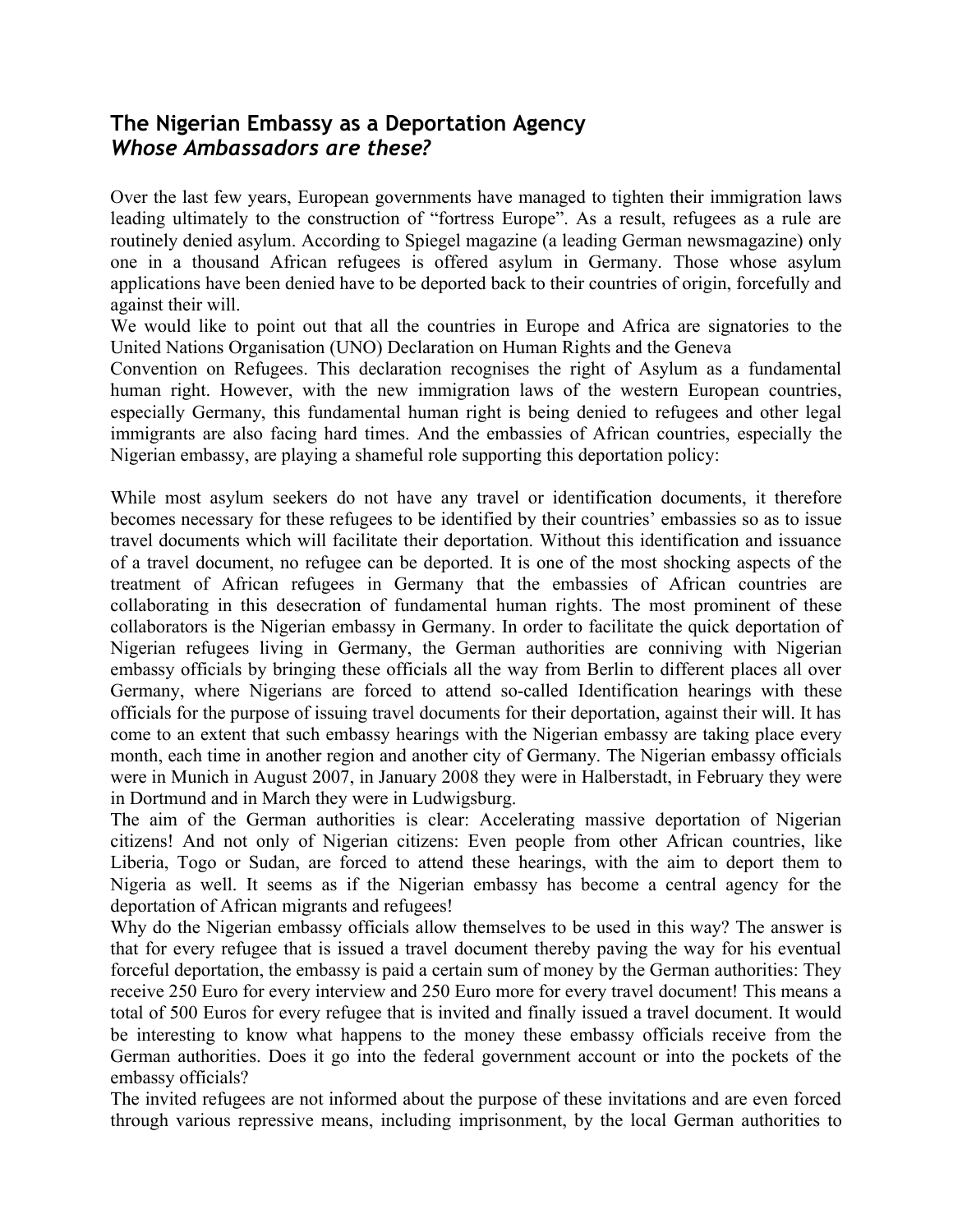attend these hearings. So the truth is that the embassy officials receive money to facilitate the denial of fundamental human rights by a foreign country to Nigerian and other African citizens living in this foreign country.

One common argument by the Nigerian government is that Nigerians disgrace the country by living abroad illegally and that they should all come home since there is no Problem in Nigeria. In terms of security of life and property, is Nigeria safer after Obasanjo's two terms as President? What is the current state of the Nigerian Police force? What is the current state of the Nigerian Prison system considering the fact that Obasanjo himself was a guest there shortly before he was handpicked by his political godfathers and catapulted into Aso-Rock?

On the political level, we all witnessed the last elections which ushered in our current

President, Umaru Yar'Adua. Was it a free and fair election? Is it not shameful that the freest and fairest election in Nigerian history held on June 12, 1993 was annulled? Is it not shameful that during elections in Nigeria hundreds of people have to lose their lives and the last one was no exception? Have we found out who killed our former Justice Minister (whose wife incidentally was also a Justice of the Federal Appeal Court) Chief Bola Ige? Is there peace today in the Niger-Delta after two terms of "Democracy" in Nigeria? If an eminent international figure like Chief Bola Ige who was Nigerian Justice Minister to boot could be killed and nobody could be held responsible, then who is actually safe in Nigeria? Is it the common man on the streets who is safe?

The truth of the matter is that Nigerian leaders have been the most significant source of shame for Nigeria as a nation and not refugees who flee for political, economic or whatever reasons. Simply put, our leaders have failed us. It is therefore revolting, to say the least, for these same leaders to turn back and accuse refugees who are fleeing their inhuman and failed leadership adventures of bringing shame to the country. A classic case of the farmer who did not discover the thief on time thereby giving the thief the chance to accuse the farmer of stealing!

On June 9, 2007 a 23 years old Nigerian, Osamuyiwa Aikpitanhi was killed by Spanish police officers during a forced deportation. They handcuffed him, chained his legs, gagged him with his mouth completely closed with industrial strength rubber or duck-tape and put a twine-bag or sack over his head, once out of public view, they pummelled him, until he suffocated and asphyxiated. One does need to add that this kind of treatment is inhuman to say the least and negates all UN and EU conventions on human rights to which Spain and Nigeria are signatories. It also needs no saying that this deportation would not have been possible without the active co-operation of the Nigerian embassy in Spain. Till now, we are yet to hear of any official complaints for this dastardly act from the Nigerian government and the Nigerian embassy in Spain or even any explanation or apology from the Spanish side. We wonder how the officials who received money to sign for the deportation of this young man would be feeling now, assuming they have any conscience…..which we seriously doubt.

A recent study by an organ of the UN reported that the total annual development aid given by western nations to Africa was less than half of the total cash remittances to Africa by Africans living outside Africa. This means that Africans living in the western world actually contribute more to the economic stability of their countries than even the African governments and Western governments. There is virtually no Nigerian family that does not have a relative living abroad! This fact is of course lost to Nigerian embassy officials in Germany who as usual are only thinking about whatever money they can make from colluding in the deportation of fellow Nigerians against all known national and international human rights regulations.